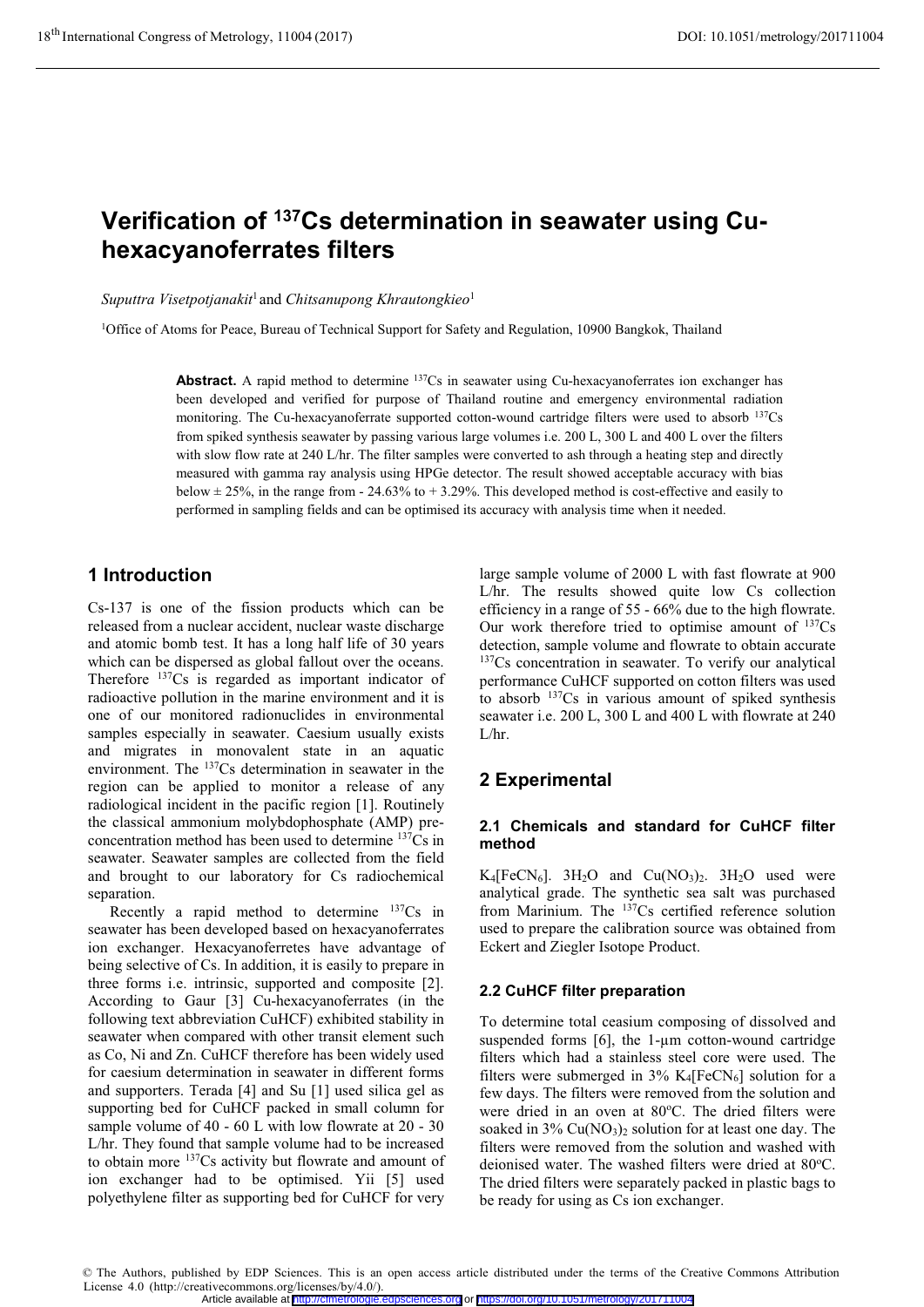#### **2.3 Spiked sea water preparation**

The synthetic sea water samples were prepared using the synthetic sea salt dissolved in tap water at 35 ppt. The parallel sea water samples with volume of 200 L, 300 L and 400 L were prepared. The samples were spiked with the known activity solution of 137Cs to obtain concentration of  $0.191 \pm 0.002$  Bq/L.

#### **2.4 CuHCF filter method**

Sets of cartridge filter contained three filters i.e. pre filtered cotton-wound cartridge filter and the two CuHCF filters in series in filter housing were fabricated. The various amounts of seawater samples were pumped through the filter sets with flow rate at 240 L/hr. The CuHCF filter samples contained Cs were packed separately in plastic bag and labelled "A" and "B" as the first and second CuHCF filters respectively. The both filters were dried and ashed at  $400^{\circ}$ C for 15 hours. It should be noted that radiocaesium will be significantly loss at temperature above  $400^{\circ}$ C [7]. The ash samples were transferred into a calibrated container (the same shape and type as the prepared calibration source i.e. 100 ml transparent polypropylene bottle). The pictures of CuHCF filter method are shown in Figure 1.



**Fig. 1.** The CuHCF filter method; (A) Prepared CuHCF filters, (B) CuHCF filter set for <sup>137</sup>Cs absorption in seawater, (C) CuHCF filter samples after ashing and (D) Calibration source and samples for gamma-ray measurement.

#### **2.5 Calibration source preparation for CuHCF filter method**

The ashed CuHCF filter in the calibrated container (100 ml transparent polypropylene bottle) was added with the certified reference solution containing 38.188± 0.977 Bq of  $137Cs$ .

#### **2.6 Counting equipment and measurement**

Gamma-ray spectrometry system, HPGe detector (CANBERRA) with MAESTRO was used. The prepared calibration source was used to calibrate counting efficiencies. Then the CuHCF ash samples in calibrated containers were measured with the same gamma spectrometry system.

### **3 Results and discussion**

The verification results of CuHCF filter analysis are shown Table 1.

|  |  | <b>Table 1.</b> The validation results of CuHCF filter method. |  |
|--|--|----------------------------------------------------------------|--|
|  |  |                                                                |  |

| Sample        | <b>Sample</b><br>volume<br>(L) | <b>Efficiency</b> of<br><b>Cs</b> collection | <b>Activity</b><br>(Bq/L) | Accuracy<br>(%) |
|---------------|--------------------------------|----------------------------------------------|---------------------------|-----------------|
| Sample 1 200L | 200                            | 85.97                                        | $0.156 \pm 0.004$         | $-18.65$        |
| Sample 2 200L | 200                            | 48.09                                        | $0.144 + 0.004$           | $-24.63$        |
| Average 200 L | 200                            | 67.03                                        | $0.150 + 0.004$           | $-21.64$        |
| Sample 1 300L | 300                            | 72.39                                        | $0.172 + 0.005$           | $-10.24$        |
| Sample 2 300L | 300                            | 87.48                                        | $0.161 + 0.004$           | $-16.01$        |
| Average 300 L | 300                            | 79.94                                        | $0.167 \pm 0.005$         | $-13.13$        |
| Sample 1 400L | 400                            | 94.82                                        | $0.161 \pm 0.004$         | $-15.71$        |
| Sample 2 400L | 400                            | 52.99                                        | $0.198 \pm 0.005$         | $+3.29$         |
| Average 400 L | 400                            | 73.91                                        | $0.180 \pm 0.005$         | $-6.21$         |

The <sup>137</sup>Cs collection efficiency onto the ion exchanger of each sample shown in Table 1. was calculated from the activity of filter A (front filter) and B (back filter) described below [1].

$$
E = \frac{[F] - [B]}{[F]} \tag{1}
$$

When E is the absolute collection efficiency. [F] and [B] are the <sup>137</sup>Cs activity in the front and back filters respectively.

And the final <sup>137</sup>Cs concentration activity in seawater samples is referred to the following equation.

$$
A = \frac{[F]}{E \times V} \tag{2}
$$

When A is the final  $137Cs$  concentration activity in seawater samples. V is the volume of seawater samples.

Differences in Cs collection efficiencies of each repeated samples can be possibly due to the two main reasons i.e. difference in quality of prepared CuHCF filters and unstable flowrate of seawater pass through the filters [1]. First quality of prepared CuHCF filters were not identical i.e. various amount of CuHCF supported on filters. Second seawater passing through filter controlled by an outlet valve was not perfectly constant at 240 L/hr during sample collection. These could potentially affect different Cs collection efficiencies between each sample. It should be noted that the collection efficiency in a range of 48.09 - 94.82% with flowrate at 240 L/hr agreed well